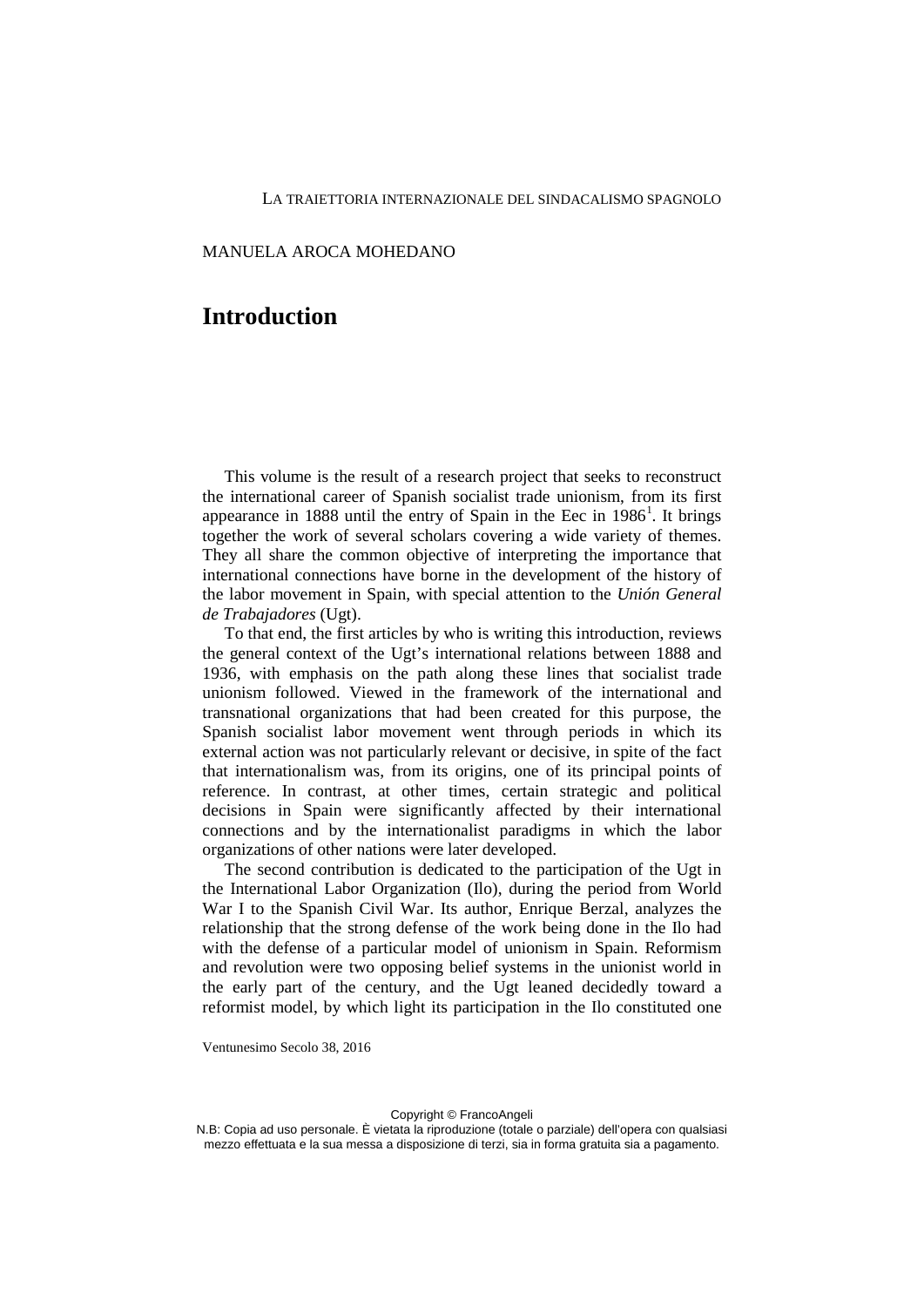of the elements to take into account to understand the development of a model of participation by the union in such government bodies and forums as opened up to them for representation. The article analyzes the perception that the Ugt had of this process, mainly through the effects that its participation in the conferences and meetings of the Ilo had in the organs of socialist expression.

The article by Pilar Domínguez Prats focuses on the international work of the Ugt during the interwar period, spotlighting the participation of Spanish women in the international bodies. The author concludes that, with the exception of the time period spanning the Second Republic and the Civil War, Spanish women representatives in the supranational unions and in politics were very few. She analyzes the reasons for this scant female international representation from the Spanish labor movement.

Focusing on another era, the contribution by Bruno Vargas analyses on the liaison that the leaders of the Ugt in exile established, between 1944 and 1949, with the French *Confederation Générale du Travail* (Cgt). The relationship between these two organizations, while the Ugt was in exile–broken and divided into different factions - were entangled in an international context in which the international trade union organization of socialist inspiration was also fracturing, to give birth to a globally oriented Communist central union, the *Fédération Syndicale Mondiale* (Fsm), and to another organization that brought together those so-called "free" central unions.

These events have been deeply influenced by the main American labor unions – the American federation of labor (Afl) and the Congress of industrial organization (Cio), which merged in 1955, and some of their affiliated unions like United Automobile Workers (Uaw) – developed in the face of the harsh repression of Spanish unionism by the Franco regime. The article by Francisco Javier Rodríguez emphasizes that, in spite of the negative results of international actions against Francoism, the vigilant stance of the American unions contributed, in some measure, toward moderating government repression of the Spanish unions. With analysis of documents from American archives, as well as various collections in Europe that contain information on the Ugt, it offers a new perspective on a subject of great historiographical interest.

The last contribution intends to fill a gap in the studies on the international dimension of Ugt's politics, by analyzing its relations with Italian trade union Unione italiana del lavoro (Uil). The article emphasizes on the one hand that while Uil always tried to support Ugt's claims within the international organizations, during both the end of the Franco regime and the restoration and restructuring of Ugt at the time of the transition, it also has to

N.B: Copia ad uso personale. È vietata la riproduzione (totale o parziale) dell'opera con qualsiasi mezzo effettuata e la sua messa a disposizione di terzi, sia in forma gratuita sia a pagamento.